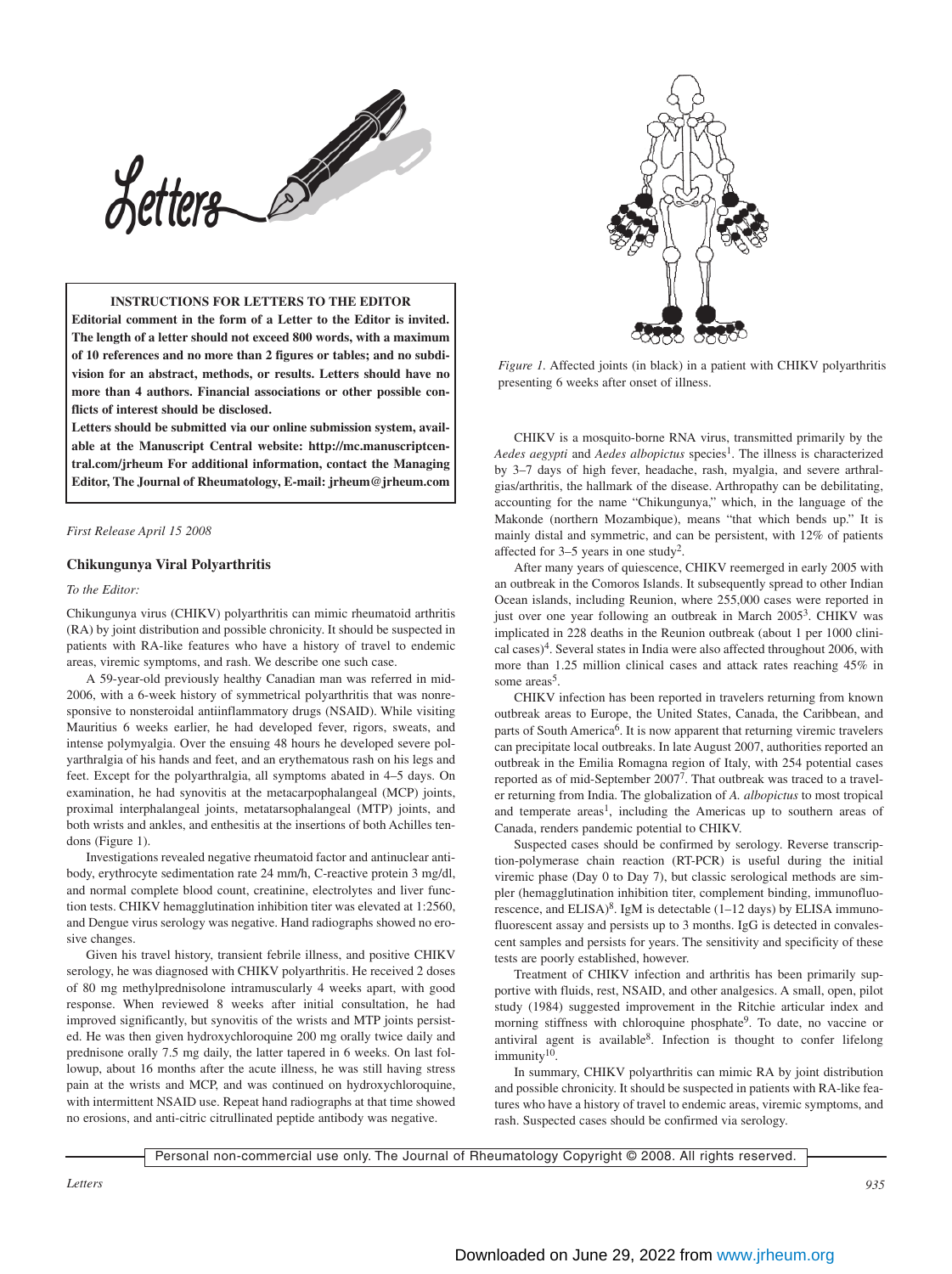Although treatment is primarily supportive, our case suggests that patients with persistent arthropathy may benefit from corticosteroids and longer-term treatment with hydroxychloroquine. Intuitively, other disease-modifying antirheumatic drugs may be of benefit as well. This area would require controlled study, especially as the epidemic continues.

With continued travel to and immigration from areas with CHIKV outbreaks, the number of affected patients seen in non-endemic areas is likely to increase. Of greater concern is the pandemic risk posed by vector globalization. The emergence and rapid spread of West Nile virus in 1999 in the United States testify that arboviruses are a threat to developed countries with a temperate climate. Clinicians should be aware of viremic symptoms in travelers returning from endemic areas. Suspected cases of CHIKV should be immediately reported to public health authorities, and measures taken to avoid local outbreaks.

RAJ J. CARMONA, MBBS, Rheumatology Fellow; SAEED SHAIKH, FRCPC, Assistant Clinical Professor, Rheumatology; NADER A. KHALIDI, FRCPC, Associate Clinical Professor, Rheumatology, Department of Rheumatology, McMaster University, 240 James St. South, Hamilton, Ontario L8P 3B3, Canada. Address reprint requests to Dr. Carmona. E-mail: rajcarmona@hotmail.com

## **REFERENCES**

- 1. Charrel R, de Lamballerie X, Raoult D. Chikungunya outbreaks the globalization of vector-borne diseases. N Engl J Med 2007;356:769-71.
- 2. Brighton SW, Prozesky OW, de la Harpe AL. Chikungunya virus infection — a retrospective study of 107 cases. S Afr Med J 1983;63:313-5.
- 3. Public Health Agency of Canada. Travel health advisory. Outbreak of chikungunya virus: south west Indian Ocean and India. May 2006. [Internet. Cited February 28, 2008.] Available from: http://news.gc.ca/web/view/en/index.jsp?articleid=215809&keyword=chikungunya.
- 4. Institut de Veille Sanitaire. Chikungunya outbreak on Reunion: update on June 1 2006 [French]. June 2006. [Internet. Cited February 28, 2008.] Available from: http://www.invs.sante.fr/presse/2006/le\_point\_sur/chikungunya\_reu nion\_020606/index.html.
- 5. World Health Organization. Epidemic and pandemic alert and response — Chikungunya in India. October 17 2006. [Internet. Cited February 28, 2008.] Available from: http://www.who.int/csr/don/2006\_10\_17/en/index.html.
- 6. Warner E, Garcia-Diaz J, Balsamo G, et al. Chikungunya fever diagnosed among international travelers — United States, 2005- 2006. MMWR Morbidity and Mortality Weekly Report. 2006 September 29. [Internet. Cited February 28, 2008.] Available from: www.cdc.gov/MMWR/preview/mmwrhtml/mm5538a2.htm.
- 7. World Health Organization Regional Office for Europe. Communicable disease surveillance and response. Chikungunya in Emilia Romagna Region, Italy. 2007 September 16. [Internet. Cited February 28, 2008.] Available from: http://www.euro.who.int/ surveillance/outbreaks/20070904\_1.
- 8. Pialoux G, Gauzere B, Jaureguiberry S, et al. Chikungunya, an epidemic arbovirus. Lancet Infect Dis 2007;7:319-27.
- 9. Brighton SW. Chloroquine phosphate treatment of chronic Chikungunya arthritis. An open pilot study. S Afr Med J 1984;66:217-8.
- 10. Centers for Disease Control and Prevention. Division of Vector-Borne Infectious Disease. Chikungunya fever fact sheet. November 29, 2007. [Internet. Cited February 28, 2008.] Available from: www.cdc.gov/ncidod/dvbid/Chikungunya/chikvfact.htm.

## **Increase in Plasma Levels of Adiponectin After Administration of Anti-Tumor Necrosis Factor Agents in Patients with Rheumatoid Arthritis**

#### *To the Editor:*

Adiponectin, a fat-derived adipocytokine, is abundantly expressed in adipose tissue. It exhibits antiatherogenic, antidiabetic, and antiinflammatory  $effects<sup>1</sup>$ . Blood adiponectin levels are low in subjects with metabolic syndrome and/or cardiovascular diseases, and its lowered levels in sera are closely associated with increased cardiovascular mortality in metabolic syndrome. Cardiovascular events are the most important cause of death also in patients with rheumatoid arthritis (RA), and improvement in mortality among patients with RA after the introduction of anti-tumor necrosis factor (TNF) agents<sup>2</sup> could be related to changes in the levels of adipocytokines. We evaluated plasma levels of adiponectin before and after treatment with anti-TNF agents in Japanese patients with RA.

Patients' characteristics are shown in Table 1. Infliximab was infused at 3 mg/kg body weight at Weeks 0, 2, and 6, and blood samples were obtained just before the first and third infusions. Etanercept was injected subcutaneously 25 mg twice weekly for more than 3 months. Blood samples were collected at baseline, 2 months after treatment, and at the latest visits, with a mean interval of 7.2 (SD 3.0) months (range 3–13 mo) after the first injection. Levels of total and high molecular weight (HMW) adiponectin were measured using ELISA kits (R&D Systems, Minneapolis, MN; and Linco Research, St. Charles, MO, USA, respectively). Total adiponectin levels were also measured in 37 patients with RA who were anti-TNF-naive and whose disease activities were stable, and in 19 healthy controls [11 men, 8 women, mean age  $36.3 \pm 9.3$  years (range 26–55)]. The Wilcoxon signed-rank test was employed for statistical analysis. Multiple regression analysis was performed to examine the relationship between adiponectin levels and baseline characteristics [sex, disease duration, age, body mass index, prednisolone dosage, methotrexate use, C-reactive protein, and Disease Activity Score (DAS28)]. A p value < 0.05 was considered significant.

The results are shown in Figure 1. Adiponectin levels of healthy controls (female,  $13.5 \pm 2.7$  µg/ml; male,  $7.8 \pm 4.5$  µg/ml) did not differ significantly from those of patients with RA at baseline (female,  $12.9 \pm 5.1$ )  $\mu$ g/ml; male, 8.6  $\pm$  5.6  $\mu$ g/ml). In both infliximab- and etanercept-treated groups, the levels of total and HMW adiponectin increased significantly only in female patients (Figure 1, A, C, and D, respectively). In patients with RA who were naive to anti-TNF agents and in healthy controls, there were no changes in total adiponectin levels (Figure 1, E and F). Multiple regression analysis showed female sex and DAS28 were statistically significant independent variables (data not shown).

Serum levels of adiponectin are reported to be higher in patients with RA than in healthy controls $3$  and it is suggested that adiponectin could be proinflammatory *in vitro*4. However, these variables did not differ significantly in our population. The precise reason for the contradictory results is unknown, but it could be due to the differences in patients' demographics and/or ethnicity.

Etanercept increases serum levels of total adiponectin, but not HMW adiponectin, in patients with metabolic syndrome<sup>5</sup>. However, we found significant increases in plasma levels of both total and HMW adiponectin after treatment with infliximab and etanercept in Japanese women with RA. TNF and adiponectin mutually inhibit the production of each other in adipose tissue<sup>6</sup>, therefore, blockage of the action of TNF by anti-TNF agents is a reasonable explanation. Alleviation of joint inflammation *per se* by treatment might be another explanation for the increase in plasma adiponectin; insulin resistance is improved by anti-TNF agents in patients with inflammatory diseases such as RA and ankylosing spondylitis<sup>7</sup>, but not in the obese and patients with type 2 diabetes<sup>5,8</sup>.

Härle, *et al* reported no influence on the serum levels of adiponectin in patients with RA treated with adalimumab<sup>9</sup>, which contradicts our results. In our results, adiponectin tended to increase more in the etanercept-treated group. Etanercept was administered much more frequently than inflix-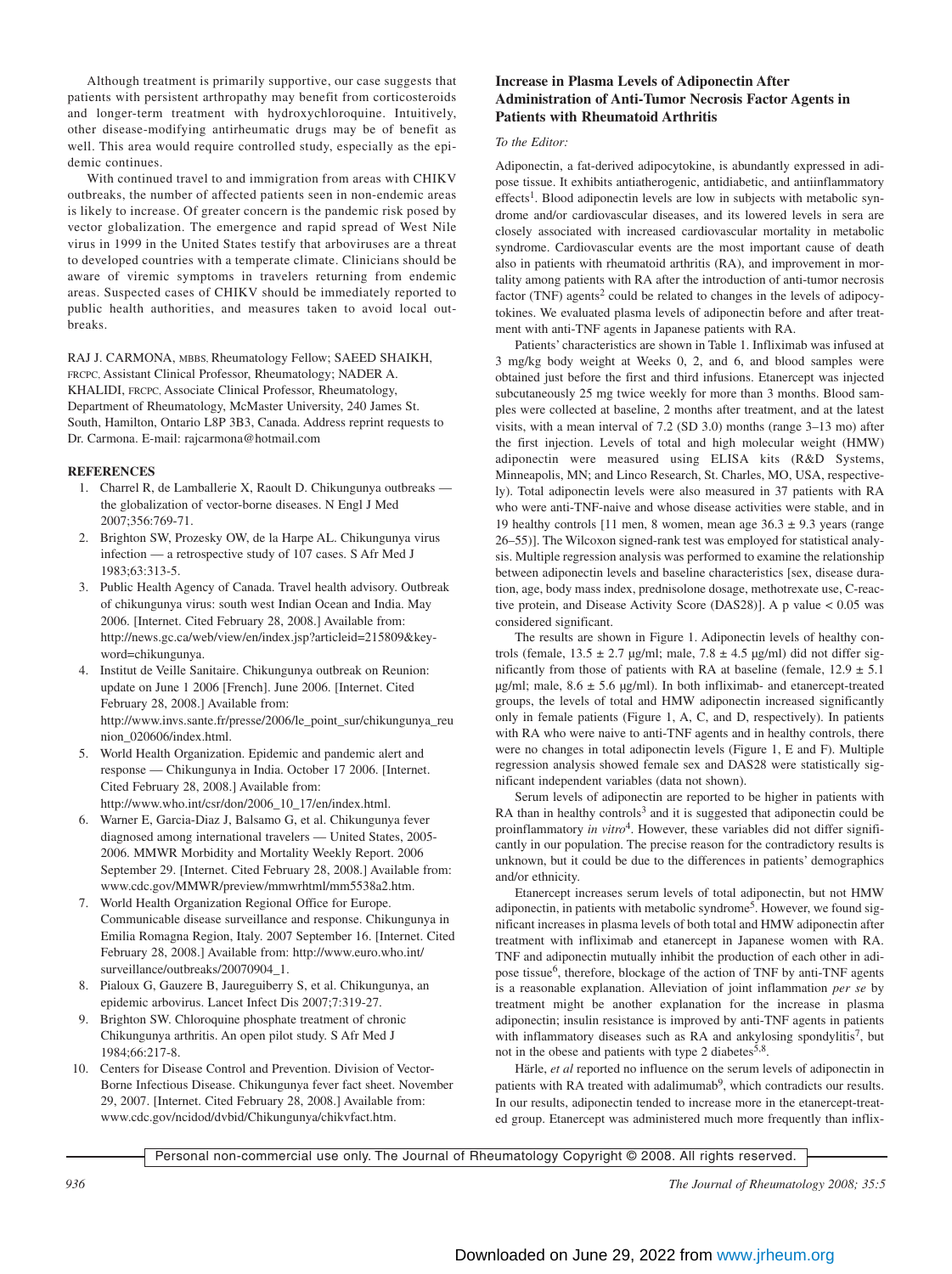|  |  | Table 1. Clinical characteristics of the patients. |  |  |  |
|--|--|----------------------------------------------------|--|--|--|
|--|--|----------------------------------------------------|--|--|--|

| Anti-TNF Agents                           |                         |                         |                         |  |  |  |  |  |
|-------------------------------------------|-------------------------|-------------------------|-------------------------|--|--|--|--|--|
| Characteristic                            | Infliximab              | Etanercept              | Control RA              |  |  |  |  |  |
| No. of patients                           | 56                      | 28                      | 37                      |  |  |  |  |  |
| Age, yrs (range)                          | $52.4 \pm 12.3$ (25-77) | $59.5 \pm 13.6$ (17-80) | $57.5 \pm 11.0$ (34-75) |  |  |  |  |  |
| Females, $n$ $(\%)$                       | 48 (85.7)               | 24(85.7)                | 30(81.1)                |  |  |  |  |  |
| Duration of RA, yrs                       | $7.9 \pm 9.1$           | $11.2 \pm 9.8$          | $10.8 \pm 7.8$          |  |  |  |  |  |
| Body mass index, $\text{kg/m}^2$ (median) | $21.9 \pm 2.9$ (21.4)   | $21.3 \pm 3.1$ (20.7)   | $21.4 \pm 2.7$ (21.5)   |  |  |  |  |  |
| Patients receiving PSL, n (%)             | 40(71.4)                | 20(71.4)                | 27(75.0)                |  |  |  |  |  |
| PSL dosage, mg/day                        | $5.8 \pm 2.4$           | $5.7 \pm 1.5$           | $3.7 \pm 2.6$           |  |  |  |  |  |
| Patients receiving MTX, n (%)             | 56 (100)                | 17(60.7)                | 16(44.4)                |  |  |  |  |  |
| MTX dosage, mg/week                       | $7.4 \pm 1.4$           | $7.1 \pm 1.6$           | $6.7 \pm 2.0$           |  |  |  |  |  |
| Concomitant DMARD except MTX              |                         |                         |                         |  |  |  |  |  |
| Bucillamine                               | $\overline{c}$          |                         | 9                       |  |  |  |  |  |
| Salazosulfapyridine                       | 3                       | 3                       | 6                       |  |  |  |  |  |
| Leflunomide                               |                         |                         |                         |  |  |  |  |  |
| Mizorbine                                 |                         |                         |                         |  |  |  |  |  |
| Tacrolimus                                |                         |                         | 2                       |  |  |  |  |  |
| Actarit                                   | $\overline{2}$          |                         |                         |  |  |  |  |  |

Data are expressed as mean  $\pm$  SD or number (%). TNF: tumor necrosis factor; RA: rheumatoid arthritis; PSL: prednisolone; MTX: methotrexate; DMARD: disease modifying antirheumatic drugs.



*Figure 1.* Changes in total and HMW adiponectin levels after anti-TNF treatment. A. Changes in total plasma adiponectin levels after treatment with infliximab. B. Changes in plasma HMW adiponectin level in the same group shown in A. C. Changes in total plasma adiponectin levels after treatment with etanercept. D. Changes in plasma HMW adiponectin levels in the same group shown in C. In 2 of  $\overline{4}$  male patients in this group, plasma levels of HMW adiponectin were below the sensitivity limit of the ELISA, therefore, only data from female patients are depicted here. E. Total plasma adiponectin levels in anti-TNF-naive patients with RA, measured 7 months apart. F. Plasma total adiponectin levels in healthy volunteers measured 6 weeks apart. Each box represents 25th to 75th percentiles. Lines outside boxes represent 10th and 90th percentiles. Lines inside boxes represent median, solid squares represent the mean. F: female, M: male.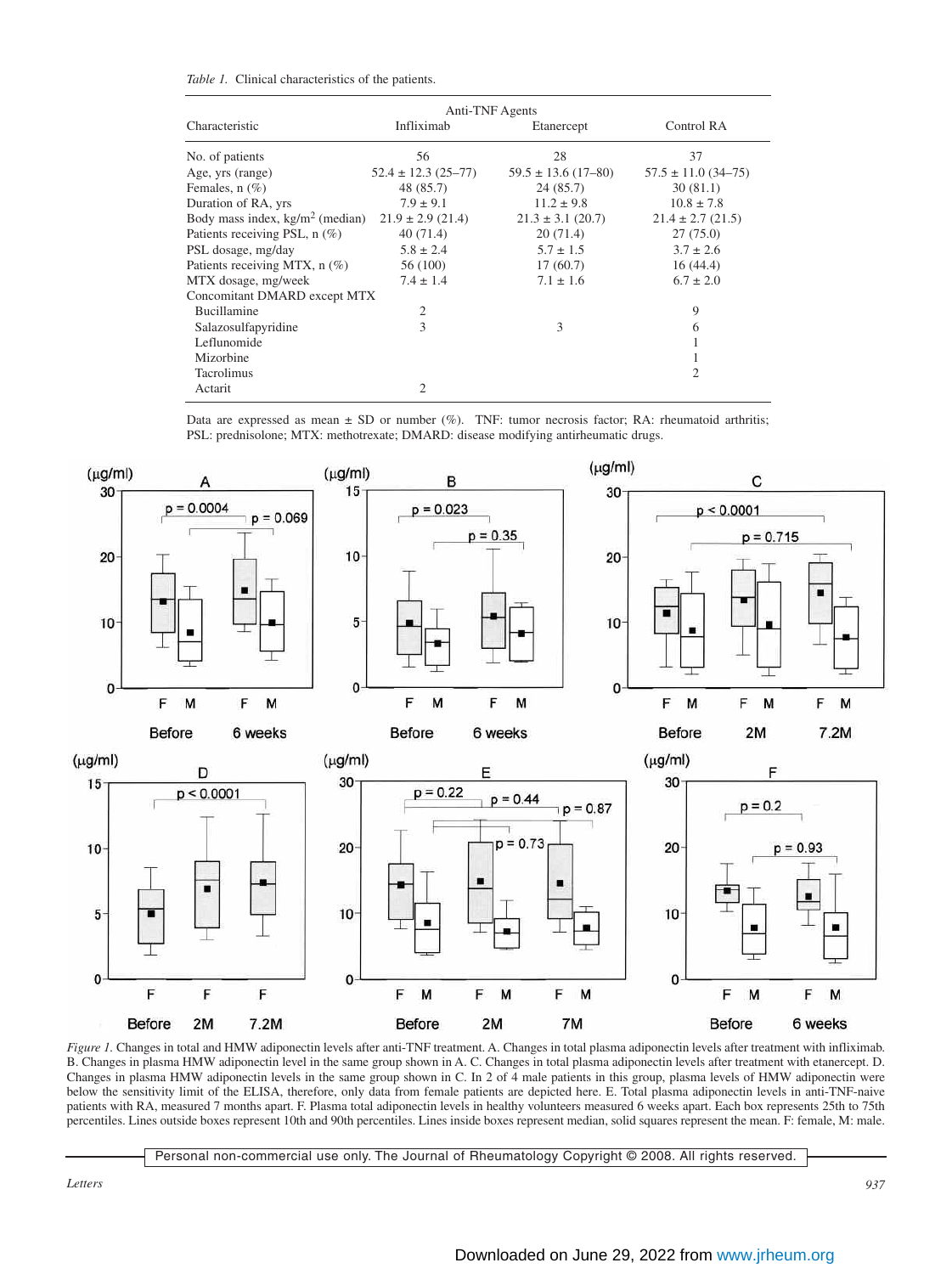imab; adalimumab came in between. Blood was collected immediately before the next administration of anti-TNF agents and the adiponectinincreasing effects could have waned by that time. Another explanation is the difference between Härle's patient population and ours.

Interestingly, the increase of adiponectin was observed only in women in our study. The major reason for this could be that the number of men studied was too small, 8 and 4 male patients in the infliximab and etanercept groups, respectively. Sex differences might be fundamentally important to this issue; testosterone replacement therapy suppresses total and HMW adiponectin in hypogonadal men<sup>10</sup>. Recently, it was reported that TNF inhibitors reduce mortality only in women with RA2. This coincides well with our results that only female patients showed increases in plasma adiponectin levels after treatment with anti-TNF agents. Whether this indicates cause and effect or is just a coincidence needs to be addressed in the future.

TAKAO NAGASHIMA, MD, PhD; HIKARU OKUBO-FORNBACHER, MD; YOKO AOKI, MD; YASUYUKI KAMATA, MD; HIROTAKA KIMURA, MD; TAKESHI KAMIMURA, MD, PhD; HIROYUKI NARA, MD; MASAHIRO IWAMOTO, MD, PhD, Assistant Professor; TAKU YOSHIO, MD, PhD, Associate Professor; HITOAKI OKAZAKI, MD, PhD, Associate Professor; SEIJI MINOTA MD, PhD, Professor of Medicine, Division of Rheumatology and Clinical Immunology, Department of Medicine, Jichi Medical University, Yakushiji 3311-1, Shimotsuke-shi, Tochigi, 329-0498, Japan. Address reprint requests to Dr. T. Nagashima. E-mail: naga4ma@jichi.ac.jp

*Supported in part by a Jichi Medical University Young Investigator Award.*

## **REFERENCES**

- 1. Matsuzawa Y. The metabolic syndrome and adipocytokines. FEBS Lett 2006;580:2917-21.
- 2. Jacobsson LT, Turesson C, Nilsson JA, et al. Treatment with TNF blockers and mortality risk in patients with rheumatoid arthritis. Ann Rheum Dis 2007;66:670-5.
- 3. Otero M, Lago R, Gomez R, et al. Changes in plasma levels of fat-derived hormones adiponectin, leptin, resistin and visfatin in patients with rheumatoid arthritis. Ann Rheum Dis 2006;65:1198-201.
- 4. Ehling A, Schaffler A, Herfarth H, et al. The potential of adiponectin in driving arthritis. J Immunol 2006;176:4468-78.
- 5. Lo J, Bernstein LE, Canavan B, et al. Effects of TNF-alpha neutralization on adipocytokines and skeletal muscle adiposity in the metabolic syndrome. Am J Physiol Endocrinol Metab 2007;293:E102-9.
- 6. Maeda N, Shimomura I, Kishida K, et al. Diet-induced insulin resistance in mice lacking adiponectin/ACRP30. Nat Med 2002;8:731-7.
- 7. Kiortsis DN, Mavridis AK, Vasakos S, Nikas SN, Drosos AA. Effects of infliximab treatment on insulin resistance in patients with rheumatoid arthritis and ankylosing spondylitis. Ann Rheum Dis 2005;64:765-6.
- 8. Dominguez H, Storgaard H, Rask-Madsen C, et al. Metabolic and vascular effects of tumor necrosis factor-alpha blockade with etanercept in obese patients with type 2 diabetes. J Vasc Res 2005;42:517-25.
- 9. Härle P, Sarzi-Puttini P, Cutolo M, Straub RH. No change of serum levels of leptin and adiponectin during anti-tumour necrosis factor antibody treatment with adalimumab in patients with rheumatoid arthritis. Ann Rheum Dis 2006;65:970-1.
- 10. Xu A, Chan KW, Hoo RL, et al. Testosterone selectively reduces the high molecular weight form of adiponectin by inhibiting its secretion from adipocytes. J Biol Chem 2005;280:18073-80.

# **Graves' Disease in a Patient with Rheumatoid Arthritis During Treatment with Anti-Tumor Necrosis Factor-**α

# *To the Editor:*

In the last decade, blockade of tumor necrosis factor-α (TNF-α) has established itself as a new standard for treatment of rheumatoid arthritis (RA). In the late 1990s, the first clinical trials reported an impressive decrease in disease activity<sup>1</sup>. However, the initial mood of victory was tempered by several serious adverse events, mainly infections, among them tuberculosis2. In addition, some autoimmune conditions, such as lupus-like disease and multiple sclerosis<sup>3,4</sup>, were reported. Increasing knowledge of treatment-related adverse events resulted in an annually updated consensus statement<sup>2</sup> and in pretreatment screening recommendations for tuberculosis<sup>5</sup>. Irrespective of this, longterm effects of anti-TNF- $\alpha$  are still not known, indicating that a continuous alertness for unexpected (rare) adverse events is warranted. We provide the first report of a patient who developed an autoimmune thyroid disease (ATD) during treatment with anti-TNF-α, 8 years after onset of treatment.

In our outpatient clinic, a 70-year-old woman developed Graves' disease (GD) after an infectious episode, while being treated with anti-TNFα for active RA. She had had RA since 1976 and was initially treated with conventional disease modifying antirheumatic drug (DMARD) therapy, which was discontinued because of inefficacy. She entered a clinical trial in 1998 with adalimumab, which soon proved to be highly effective. During this long period of treatment, she had a number of adverse events, the majority being pneumonias. In the beginning of 2006, she was treated with broad-spectrum antibiotics because of pneumonia in the right middle lobe, visible on a chest radiograph. After normalization of both the acutephase response and chest radiograph, she did not recover completely and kept feeling ill and tired, without any clear signs or symptoms of another disease. Notably, the efficacy of the anti-TNF- $\alpha$  treatment was gradually decreasing for the last 6 months. Additional laboratory research indicated a significant hyperthyroidism [thyroid-stimulating hormone (TSH) < 0.010 mE/l (reference 0.4–4.0 mE/l); free T4 60.9 pmol/l (reference 8–22 pmol/l)]. Importantly, no thyroid nodules, palpitations, increased sweating, hair loss, exophthalmia, heat sensitivity, or irritability were reported upon history and examination. In the peripheral blood, antibodies against both thyroperoxidase [143 IE/ml (reference < 101 IE/ml)] and thyroglobulin [668 IE/ml (reference < 345 IE/ml)] were present, indicating an ATD. Thyroid scintigraphy revealed GD as the cause of the hyperthyroidism. She was treated with thiamazole (30 mg/day) and propranolol and improved clinically with a fully normalized TSH and free T4 within 4 months. Treatment with adalimumab was stopped, because of inefficacy in combination with recurrent infections. GD is one of the most common causes of hyperthyroidism.

The development of GD is intriguing in our patient since she already had another autoinflammatory disease and was treated with anti-TNF-α. In the literature, the occurrence of ATD has been associated with RA<sup>6</sup>. However, no data are available on the relation with the treatment for RA. In our RA-comorbidity cohort<sup>7</sup> (n = 1065), 4.6% of the patients (n = 49) had thyroid disease, including 1 patient with GD. This patient, however, had never been treated with anti-TNF-α before the onset of GD. In addition to RA, systemic lupus erythematosus, systemic sclerosis, Sjögren's syndrome, and poly/dermatomyositis have been reported to be associated with an increased prevalence of ATD<sup>6</sup>, suggesting an association of ATD with autoimmune diseases in general. The role of TNF- $\alpha$  in the pathogenesis of ATD is unclear. A potential role for TNF- $\alpha$  in GD has been suggested for Graves' ophthalmology based on histological examination<sup>8</sup>. Conflicting data have been reported on circulating TNF-α levels in GD during the disease course<sup>8-11</sup>. In our patient, we did not observe clear signs and symptoms that identified GD. This may be because the typical clinical picture of GD is absent in a number of patients. Another explanation could be that TNF- $\alpha$  blockade may mask clinical signs and symptoms, leading to underreporting. This hypothesis is in accord with a recent study in which a positive effect of 12 weeks of treatment with etanercept on Graves' exoph-

Personal non-commercial use only. The Journal of Rheumatology Copyright © 2008. All rights reserved.

*938 The Journal of Rheumatology 2008; 35:5*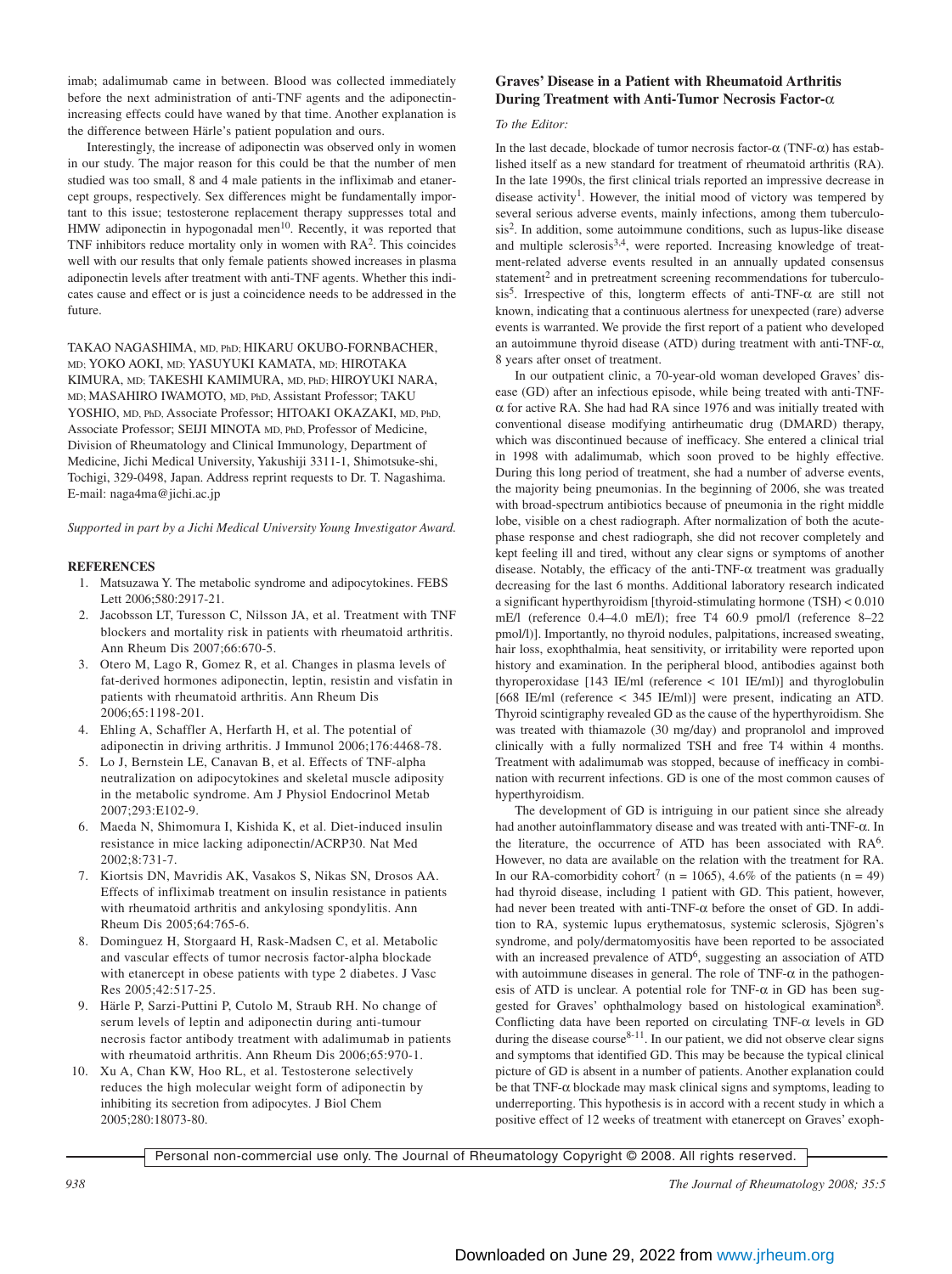thalmia is reported in 10 patients<sup>12</sup>. At the time the complaints of fatigue started in our patient, secondary inefficacy to anti-TNF-α treatment was developing, potentially due to formation of human anti-human antibodies. This might have resulted in an altered balance of the immune system, allowing GD to develop. More knowledge on the role of TNF- $\alpha$  in GD is needed to reveal how anti-TNF-α might have contributed to the development of GD in this case.

Ours is the first report of a patient diagnosed with GD during anti-TNFα treatment. Whether there is a relationship between symptoms of GD and anti-TNF-α remains uncertain. This case once more indicates that thorough monitoring of patients who are treated with anti-TNF-α should be emphasized.

ANTOINE W.T. van LIESHOUT, MD; MARJONNE C.W. CREEMERS, MD, PhD, Department of Rheumatology; TIMOTHY R.D.J. RADSTAKE, MD, PhD, Departments of Rheumatology and General Internal Medicine; LAMMY D. ELVING, MD, PhD, Department of General Internal Medicine; PIET L.C.M. van RIEL, MD, PhD, Department of Rheumatology, Radboud University Nijmegen Medical Centre, Nijmegen, The Netherlands.

Address reprint requests to Dr. M. Creemers, UMC St. Radboud 470 Rheumatology Geert, Grooteplein 8, 6500 HB Nijmegen, The Netherlands. E-mail: m.creemers@reuma.umcn.nl

*We thank W. Kievit (Rheumatology, UMCN, Nijmegen) for collecting the clinical data from our prospective cohort database, and R. Rambaratsingh (Abbott, The Netherlands) for retrieving serum samples for determination of thyroid antibodies. We thank I. Klasen and J. Goërtz (ABTI, UMCN, Nijmegen) for measuring antibodies.*

## **REFERENCES**

- 1. Maini R, St. Clair EW, Breedveld F, et al. Infliximab (chimeric anti-tumour necrosis factor alpha monoclonal antibody) versus placebo in rheumatoid arthritis patients receiving concomitant methotrexate: a randomised phase III trial. ATTRACT Study Group. Lancet 1999;354:1932-9.
- 2. Hyrich KL, Silman AJ, Watson KD, Symmons DP. Anti-tumour necrosis factor alpha therapy in rheumatoid arthritis: an update on safety. Ann Rheum Dis 2004;63:1538-43.
- 3. Mohan N, Edwards ET, Cupps TR, et al. Demyelination occurring during anti-tumor necrosis factor alpha therapy for inflammatory arthritides. Arthritis Rheum 2001;44:2862-9.
- 4. Shakoor N, Michalska M, Harris CA, Block JA. Drug-induced systemic lupus erythematosus associated with etanercept therapy. Lancet 2002;359:579-80.
- 5. Furst DE, Breedveld FC, Kalden JR, et al. Updated consensus statement on biological agents, specifically tumour necrosis factor-α blocking agents and interleukin-1 receptor antagonist, for the treatment of rheumatic diseases, 2005. Ann Rheum Dis 2005;64 Suppl:iv2-14.
- 6. Biro E, Szekanecz Z, Czirjak L, et al. Association of systemic and thyroid autoimmune diseases. Clin Rheumatol 2006;25:240-5.
- 7. Welsing P, Van Riel P, Fransen J, Kievit W. The relation of disease activity and methotrexate with the risk of cardiovascular disease in patients with rheumatoid arthritis [abstract]. In: Program, European League Against Rheumatism 2005 Annual Scientific Meeting; June 8-11, 2005; Vienna, Austria. Abstract OP0103.
- 8. Avunduk AM, Avunduk MC, Pazarli H, et al. Immunohistochemical analysis of orbital connective tissue specimens of patients with active Graves ophthalmopathy. Curr Eye Res 2005;30:631-8.
- 9. Celik I, Akalin S, Erbas T. Serum levels of interleukin 6 and tumor necrosis factor-alpha in hyperthyroid patients before and after propylthiouracil treatment. Eur J Endocrinol 1995;132:668-72.
- 10. Chopra IJ, Sakane S, Teco GN. A study of the serum concentration of tumor necrosis factor-alpha in thyroidal and nonthyroidal illnesses. J Clin Endocrinol Metab 1991;72:1113-6.
- 11. Diez JJ, Hernanz A, Medina S, Bayon C, Iglesias P. Serum concentrations of tumour necrosis factor-alpha (TNF-alpha) and soluble TNF-alpha receptor p55 in patients with hypothyroidism and hyperthyroidism before and after normalization of thyroid function. Clin Endocrinol 2002;57:515-21.
- 12. Paridaens D, van den Bosch WA, van der Loos TL, Krenning EP, van Hagen PM. The effect of etanercept on Graves' ophthalmopathy: a pilot study. Eye 2005;19:1286-9.

## **Effective Treatment of Steroid Refractory Adult-onset Still's Disease with Anakinra**

#### *To the Editor:*

We describe rapid and sustained response of a 44-year-old woman with steroid-refractory adult-onset Still's disease (AOSD) to treatment with the interleukin 1 (IL-1) receptor antagonist anakinra as a first-line immunosuppressive therapy. The fast mode of action compared to conventional disease modifying antirheumatic drugs (DMARD) and tumor necrosis factor (TNF) inhibitors paired with an acceptable safety profile had prompted us to initiate a primary IL-1 receptor-blocking therapy. The rapid clinical response (cessation of fever within 12 h) and normalization of elevated acute-phase laboratory measures within a few days, together with recent data suggesting a crucial role of IL-1 in the pathogenesis of systemic-onset juvenile rheumatoid arthritis and AOSD, encourage first-line therapy with anakinra in these patients.

A 44-yr-old Caucasian woman was transferred to our emergency department from a community hospital due to a 2-week history of highspiking fever recurring every day with temperature peaks of 41˚C in the evening. The fever had not been responsive to treatment with antibiotics and was associated with systemic inflammatory symptoms including chills, ubiquitous arthralgias, myalgias, especially in the lower limbs, and a nonitching exanthema. Before the acute onset of the disorder, she had never experienced similar symptoms or any other health problem. She denied visits to foreign countries in the past months.

At examination we found a middle-aged woman in reduced condition with fever (41°C), pharyngitis, conjunctivitis, mild hepatosplenomegaly, heart rate of 100 per minute, and a systolic heart murmur. We noted a nonitching salmon-colored rash, which was most prominent at the extremities (Figure 1) and resolved within 48 h. Clinically, no joint swelling or synovitis was found. Laboratory testing revealed elevated C-reactive protein (CRP) and erythrocyte sedimentation rate, leukocytosis, normocytic anemia, elevated lactate dehydrogenase (LDH), and slightly raised liver enzymes (Figure 2). Suspecting AOSD, we observed extremely high levels of serum ferritin (51,100 ng/ml, normal range 10–120 ng/ml) and increased concentrations of soluble IL-2 receptors (6061 U/ml*,* normal range 223–710 U/ml). A bone marrow aspiration was performed to exclude an underlying malignancy and to detect possible hemophagocytosis. Cytology revealed solely a hypercellular bone marrow, and flow-cytometry showed an overexpression of CD38 and CD11c on monocytes, indicating immunoactivation and an activated T-cell population (partly HLA-DR+, CD38+, CD25+). Serological analysis indicated no infection with *Treponema pallidum*, Borrelia, parvovirus, rubella, HIV, hepatitis B virus (HBV), HCV, HAV, Epstein Barr virus, cytomegalovirus, or human herpesvirus 6. Blood cultures and urinalysis had been negative 3 times. A chest radiograph, abdominal ultrasound, computerized tomography scan of the perinasal sinuses, and transesophageal echocardiography were unremarkable, despite a mild splenomegaly and marginal insufficiency of the aortic valve. Serum electrophoresis showed a polyclonal gammopathy and an acute-phase response. No evidence was found for any other rheumatic disorder, and antinuclear antibodies and rheumatoid factors were negative.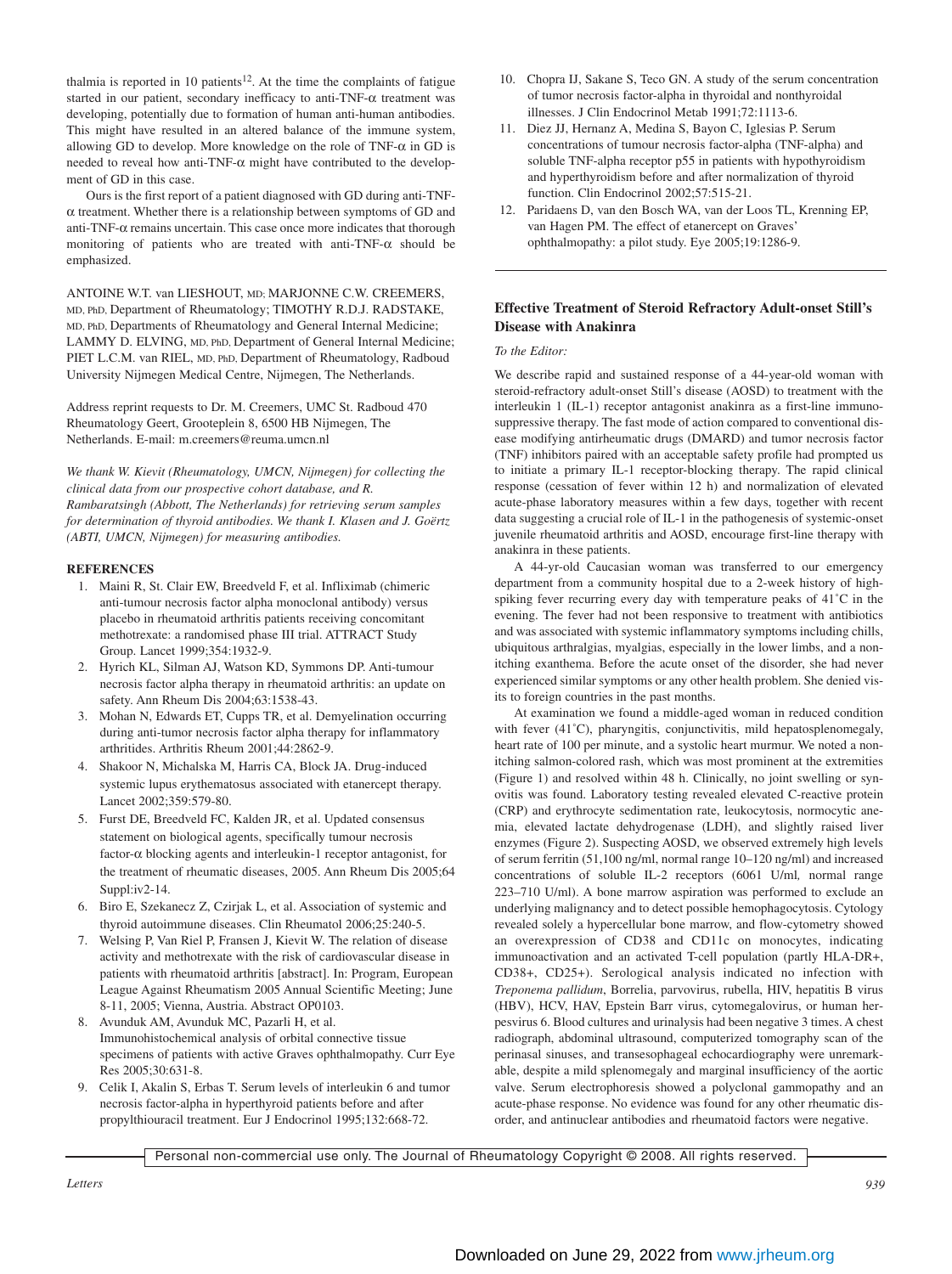

*Figure 1.* Non-itching salmon-colored rash on the right arm.

Since the patient met all classification criteria for  $AOSD<sup>1</sup>$  and no evidence for any other autoimmune disorder, malignancy, or infectious disease was found, steroid therapy with oral prednisolone 1 mg/kg body weight in addition to 1.5 g aspirin was initiated; this had no effect on signs and symptoms. After 3 days of unsuccessful oral prednisolone, intravenous pulses of 250 mg prednisolone per day were given. In spite of the dose escalation, the fever recurred every day with a peak in the evening and resistance to treatment with paracetamol, metamizol, and diclofenac.

In view of this primary response failure to steroids, we decided to begin additional immunosuppressive therapy with anakinra. Indeed, within a few hours of a single subcutaneous application of 100 mg anakinra, the fever subsided and the patient experienced a complete remission of clinical symptoms, with normalization of laboratory findings after a few days (Figure 2). In parallel with the dramatic clinical improvement, the concentration of serum ferritin diminished rapidly from 51,100 to 3480 ng/ml after 10 days of therapy. Similarily, CRP, LDH, and leukocyte counts returned to normal values. Within 6 weeks of treatment the serum ferritin normalized completely. Prednisolone was tapered below 7.5 mg/day within 3 months. After 6 months, low-dose prednisolone was discontinued, and the time interval between the anakinra applications was gradually increased. Currently, after 8 months of treatment, the patient remains in remission receiving anakinra 100 mg subcutaneously 3 times weekly.

AOSD was first described by Bywaters in 19712 and represents a rare systemic inflammatory disorder with an estimated incidence of 1 to 2 cases per million inhabitants per year in Western Europe<sup>3</sup>. Due to this low incidence, few data on diagnosis and therapy derived from case reports and limited retrospective studies are available<sup>4</sup>. The etiology of AOSD remains elusive. Currently, the hypothesis of an exacerbated immune response based on a dysregulation of cytokine-mediated signaling cascades is favored<sup>5</sup>. IL-1 appears to play a central pathogenic role in systemic inflammatory disorders like juvenile and adult-onset Still's disease and periodic fever syndromes6,7. IL-1-mediated inflammatory activity is mirrored by a remarkable elevation of ferritin level, which is upregulated by this proinflammatory cytokine8. After very promising effects of anti-IL-1 receptor therapy in children with systemic-onset juvenile rheumatoid arthritis<sup>7</sup>, successful treatment of AOSD with anakinra has been described in single case reports and a series of 4 patients who did not respond adequately to conventional DMARD or anti-TNF-α therapy (methotrexate, cyclosporine, sulfasalazine, infliximab, or etanercept)<sup>9,10</sup>. Recently, Kalliolias, et al reported a prompt response and longterm steroid-sparing effect of anakinra in 3 patients that had previously required high steroid doses to control disease activity and in one patient who was refractory to methotrexate and  $etanerept<sup>11</sup>$ .

Anakinra presents several advantages over conventional DMARD, with a faster response and a favorable safety profile with fewer opportunistic infections compared to TNF inhibitors; the prompt, sustained clinical response and subsequent improvement of laboratory measures in our patient encourage further use of anakinra as a first-line therapy in severe steroid refractory AOSD. Yet a longer observation time and larger series of patients will be needed to determine optimal length of treatment course, longterm outcomes, and complications with anakinra. Moreover, the costeffectiveness of IL-1 receptor blockade for severe AOSD has to be evaluated, weighing the expected delay of response to DMARD in severe steroidrefractory AOSD compared to the costs of anakinra and potential side effects of both treatment strategies. Additional anti-IL-1 strategies with improved pharmacokinetics, such as the IL-1 TRAP (soluble IL-1 receptor that binds and neutralizes IL-1), are being developed and may provide clinical advantages due to a longer application interval.

JUDITH MAIER, MD; GABRIELE BIRKENFELD, MD; JOCHEN PFIRSTINGER, MD; JÜRGEN SCHÖLMERICH, MD, Professor; Department of Internal Medicine I, University Hospital, Regensburg; MARTIN FLECK, MD, Professor, Department of Rheumatology/Clinical Immunology, Asklepios-Clinic, Bad Abbach; HILKE BRÜHL, PD, MD, Department of Internal Medicine I, University Hospital, Regensburg, Germany. Address reprint requests to Dr. H. Brühl, Department of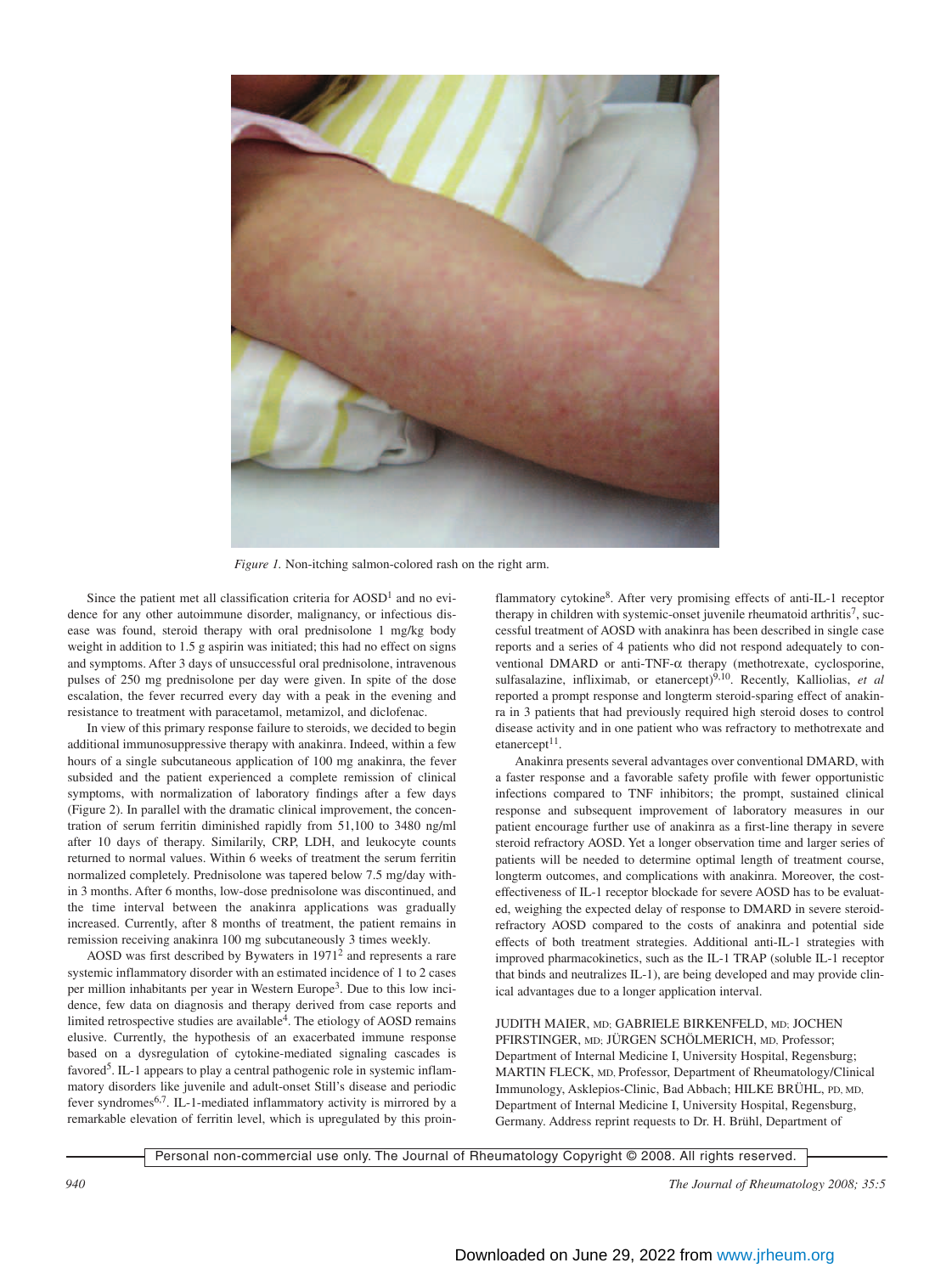

| Parameter             | normal range       | <b>Before Anakinra</b> | With Anakinra |            |
|-----------------------|--------------------|------------------------|---------------|------------|
|                       |                    |                        | Day 10        | Day 27     |
| C-reactive protein    | $<$ 5 mg/l         | 175                    | 1.33          | ${}_{0.5}$ |
| <b>WBC</b>            | $4.8 - 10.8$ /nl   | 16.67                  | 6.91          | 4.13       |
| Hemoglobin            | $11.7 - 15.7$ g/dl | 8.5                    | 10            | 12         |
| <b>ESR</b>            | $10/20$ mm/ $1/2h$ | 68/105                 | n.d.          | 15/30      |
| Ferritin              | $10 - 291$ ng/ml   | 51100                  | 3480          | 478.7      |
| Soluble IL-2-receptor | 223 - 710 U/ml     | 6961                   | 2207          | 1530       |
| LDH                   | $100 - 247$ U/I    | 1426                   | 356           | 240        |
| AST                   | $<$ 35 U/I         | 307                    | 32            | 26         |
| <b>ALT</b>            | $<$ 35 U/I         | 343                    | 116           | 20         |

*Figure 2.* The patient's temperature in response to treatment with steroids and anakinra. Day 1 = start of treatment with anakinra. Table gives laboratory results before and after treatment with anakinra. WBC: white blood cell count; ESR: erythrocyte sedimentation rate; LDH: lactate dehydrogenase.

Internal Medicine I, University of Regensburg, 93042 Regensburg Germany. E-mail: hilke.bruehl@klinik.uni-regensburg.de

## **REFERENCES**

- 1. Yamaguchi M, Ohta A, Tsunematsu T. Preliminary criteria for classification of adult onset Still's disease. J Rheumatol 1992;19:424-30.
- 2. Bywaters EGL. Still's disease in the adult. Ann Rheum Dis 1971;30:121-33.
- 3. Magadur-Joly G, Billaud E, Barrier JH. Epidemiology of adult Still's disease: estimate of the incidence by a retrospective study in west France. Ann Rheum Dis 1995;54:587-90.
- 4. Efthimiou P, Paik PK, Bielory L. Diagnosis and management of adult onset Still's disease. Ann Rheum Dis 2006;65:564-72.
- 5. Choi JH, Su CH, Lee YM, Suh YJ, Lee SK. Serum cytokine profiles in patients with adult onset Still's disease. J Rheumatol 2003;30:2422-7.
- 6. Dinarello CA. Blocking IL-1 in systemic inflammation. J Exp Med 2005;201:1355-9.
- 7. Pascual V, Allantaz F, Arce E, Punaro M, Banchereau J. Role of interleukin-1 (IL-1) in the pathogenesis of systemic onset juvenile idiopathic arthritis and clinical response to IL-1 blockade. J Exp Med 2005;201:1479-86.
- 8. Rogers JT, Bridges KR, Durmowicz GP, Glass J, Auron PE, Munro

HN. Translational control during the acute phase response. Ferritin synthesis in response to interleukin-1. J Biol Chem 1990;265:14572-8.

- 9. Godinho Vasques FM, Santos Parreira MJ, Canas da Silva J. Refractory adult onset Still's disease successfully treated with anakinra. Ann Rheum Dis 2005;64:647-8.
- 10. Fitzgerald AA, LeClercq SA, Yan A, Homik JE, Dinarello CA. Rapid responses to anakinra in patients with refractory adult-onset Still's disease. Arthritis Rheum 2005;52:1794-803.
- 11. Kalliolias GD, Georgiou PE, Antonopoulos IA, Andonopoulos AP, Liossis SC. Anakinra treatment in patients with adult-onset Still's disease is fast, effective, safe and steroid sparing: experience from an uncontrolled trial. Ann Rheum Dis 2007;66:842-3.

# **Churg-Strauss Syndrome and Revascularization of the Hand: A Case Report**

# *To the Editor:*

Churg-Strauss syndrome (CSS) is characterized by allergic rhinitis, asthma, and peripheral blood eosinophilia resulting from systemic vasculitis of small to medium-size vessels<sup>1</sup>. Although the exact cause of the syndrome is not known, it is felt to be due to an autoimmune process<sup>2</sup>. Lack of easy diagnosis and full understanding of the disease process makes treatment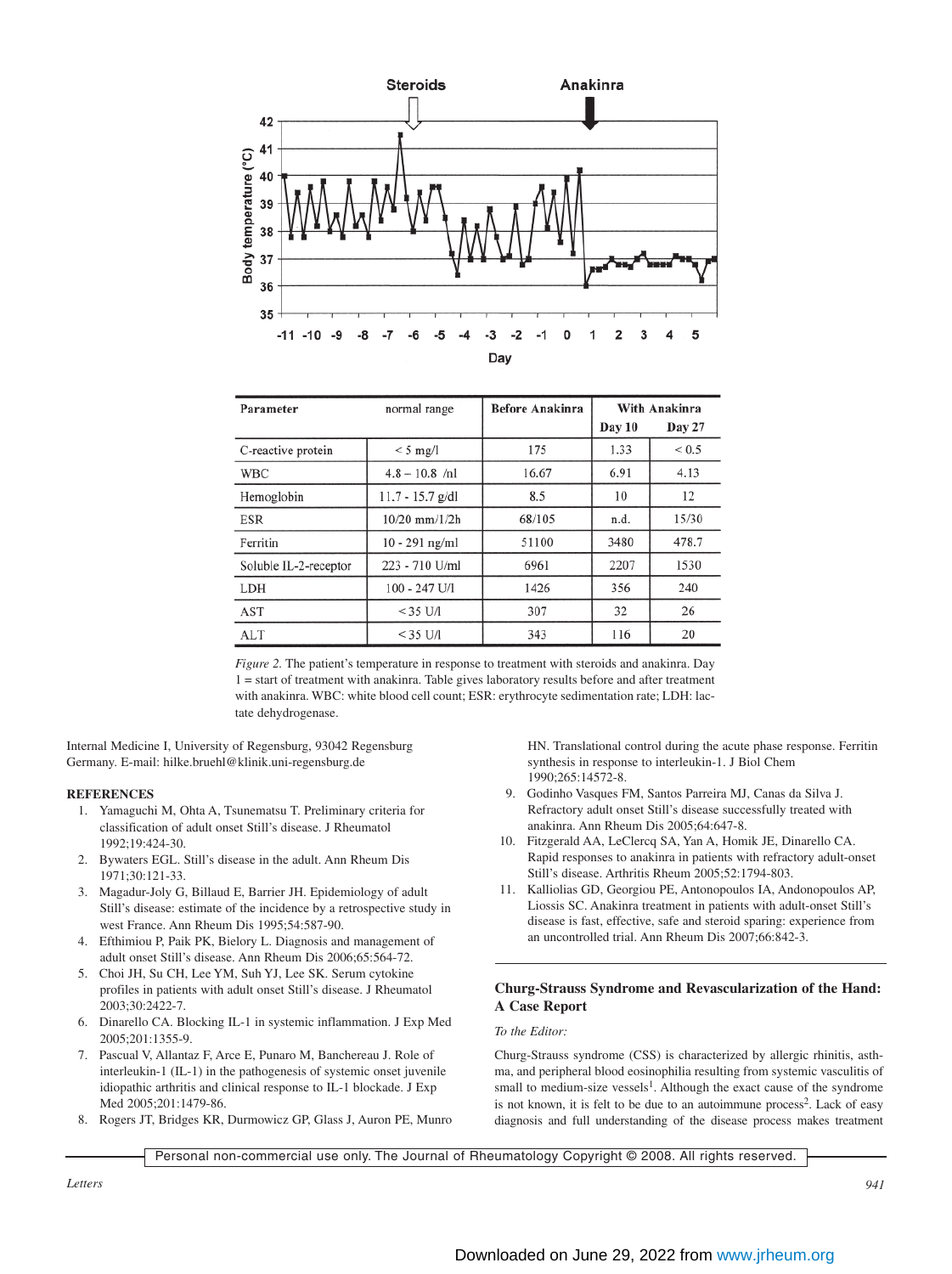challenging. We describe a case of critical ischemia of the hand due to CSS in which a combination of medical and surgical treatment salvaged the hand.

A 54-year-old man presented with severe pain and black discoloration to several digits of both hands. In the 6 months prior to the referral he had noticed worsening of new Raynaud's symptoms in both hands. His history included a 12-year period of intermittent steroid-dependent asthma (both oral and inhaled steroid), a 6-year history of sinusitis with nasal polyposis resulting in 3 separate polypectomies, and a single episode of pulmonary hemorrhage requiring hospitalization 7 years earlier. He had a significant allergy to aspirin and nonsteroidal antiinflammatory medications resulting in a severe asthmatic reaction.

He was admitted to hospital with a diagnosis of critical ischemia of the second and third digits of the left hand. Left subclavian angiography was performed and the results were consistent with decreased flow through both the radial and ulnar arteries. There were occlusions of the radial artery at the level of the anatomical "snuff box" and the ulnar artery proximal to the wrist crease and extending into the superficial palmar arch (Figure 1). Nitroglycerin given intravenously for vasodilation resulted in improved but subnormal flow through both arteries. Other significant investigations showed hypereosinophilia (25% on differential of white blood cell count on more than 2 occasions), elevated immunoglobulin E to 156 g/l, elevated immunoglobulin G to 5.3 g/l, normal erythrocyte sedimentation rate and Creactive protein, and negative antinuclear antibodies, cryoglobulins and antineutrophil cytoplasmic antibodies (both cANCA and pANCA). A computerized tomography scan of his sinuses revealed extensively thickened mucosa in both the maxillary and ethmoidal sinuses. He was given a trial infusion of 72 h of continuous intravenous alprastodil (20 µg/kg/min) without noticeable improvement. The anesthesia service was consulted and a stellate ganglion block was completed that did not provide any pain relief or improvement in symptoms.

Due to ongoing ischemia and pain he was referred to the plastic surgery service for possible surgical intervention. He underwent exploration and excision of thrombosed sections of both ulnar and radial arteries. The radial artery was reconstructed with an 8 cm interpositional vein graft at the level of the anatomical snuff box. The ulnar artery was reconstructed with a 13 cm interpositional vein graft extending from the distal one-third of the forearm to the palmar arch. A palmar digital sympathetectomy of the common digital arteries in the palm was also completed in addition to the revascularization. During the same procedure otolaryngology performed bilateral nasal polypectomy for tissue samples.

Pathology specimens obtained in the operating room revealed numerous changes. The ulnar artery biopsy demonstrated a healed vasculitis within the vessel wall and an organized (7 cm long and 2–3 cm wide) thrombus with many eosinophils present (Figure 2). The radial artery demonstrated near complete obliteration of the vascular lumen by recanalized organized thrombus. Nasal specimens showed pathological evidence of inflammatory polyps with absence of vasculitis.

Postoperatively the patient had complete resolution of pain and ischemic signs and symptoms in his left hand. At followup a year later he was doing remarkably well and his vasculitis continued to be in remission. His medications had been reduced to include azathioprine 100 mg orally daily, prednisone 5 mg daily equivalent dose, nifedipine 20 mg orally daily, and clopidogrel 75 mg orally daily. He had regained his sense of smell, which had been absent for more than 9 years. Both radial and ulnar pulses were palpable with no pain or symptoms. The function of his left hand was essentially normal with a normal Allen's test.

CSS is classified as a small-vessel vasculitis. In the last 15 years there have been only 4 reported cases of CSS complicated by forearm vessel occlusion3. This is the first case of Churg-Strauss vasculitis with occlusion of both the radial and ulnar arteries in which surgical revascularization was used to avoid amputation.

Although CSS is relatively rare and digital necrosis is uncommon, when critical ischemia occurs this frequently leads to amputation. The presence of thrombosis in the absence of ANCA positivity and other thrombophilic factors has been reported in both hypereosinophilic syndrome and CSS<sup>3-6</sup>. Our patient did not demonstrate elevated inflammatory markers at the time of presentation, but his pathology revealed healing vasculitis and active clot formation at the time of surgical revascularization. This made it extremely difficult to determine whether vasculitis, thrombosis, or the combination of the 2 were present. Clinically, he responded only when treated with a combination of medical and surgical therapy.

Raynaud's and digital necrosis have been documented in 3 cohorts of patients with CSS at a rate of  $1\% -6\%$ <sup>7-9</sup>. Many other studies document generalized cutaneous changes in large categories but do not clearly indicate if digital necrosis is involved. In many cases angiography is not carried out and the extent of digital ischemia is determined clinically. In some cases with digital ischemia, medical therapy was sufficient to reverse the ischemia and avoid surgical intervention<sup>5,10</sup>. However, there are several reported cases of digital necrosis in CSS in which the patients progress to amputation despite treatment<sup>3,8,11,12</sup>. We have described a patient with CSS who developed critical digital ischemia that failed all medical therapies for revascularization. The combination of surgical and postsurgical medical therapy allowed return of normal function of this patient's hand.



*Figure 1.* Left subclavian arteriogram showing occluded radial and ulnar arteries.

*<sup>942</sup> The Journal of Rheumatology 2008; 35:5*